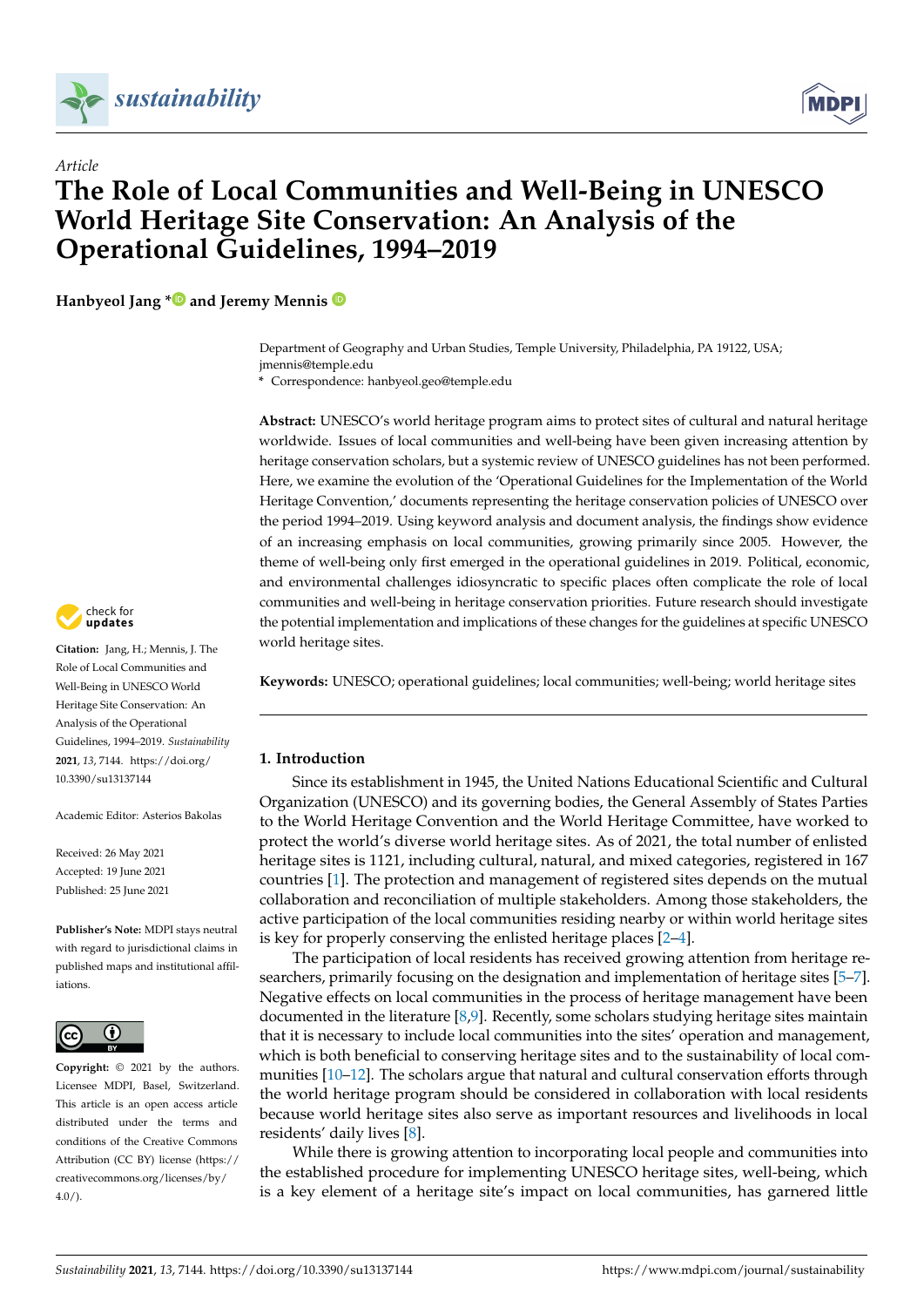attention from heritage studies and other pertinent scholarship [\[13\]](#page-10-9). Broadly identified, the notion of well-being incorporates physical, mental, economic, and social aspects of health [\[14\]](#page-10-10) (p.240) [\[13,](#page-10-9)[15\]](#page-10-11), and can be understood to include facets of thinking, feeling, and imagining that affect health [\[16\]](#page-10-12). A handful of studies have emphasized the role of well-being in heritage sites, especially in the context of community-based conservation as a way of examining the status and condition of concerned local people [\[13,](#page-10-9)[15](#page-10-11)[,17\]](#page-10-13). However, this prior research is primarily centered around internal networks of local communities and does not explicitly address the external relations of those local communities with government agencies and with relevant international organizations, such as UNESCO, by which local communities' traditional ways of life have been impacted. We argue here that heritage conservation should be considered along with local communities' well-being, of which a critical component is the relationship between local communities and other stakeholders (including UNESCO and its governing bodies) in heritage site management.

The present research seeks to address this lacuna in the literature by examining how the positioning of local communities is reflected in UNESCO heritage site management and conservation guidelines. By utilizing keyword analysis and document analysis of official UNESCO publications, we investigate how attention to, acknowledgement of, and issues of local communities and their well-being have been identified and changed over the past two decades. Examining these changes will contribute to an understanding of evolving UNESCO heritage conservation objectives and will provide guidance for scholars and policy-makers regarding heritage conservation, indigenous populations, and their well-being.

#### **2. Literature Review**

Much research related to UNESCO and heritage conservation has focused on interrogating registered natural and cultural sites in specific regions and countries [\[17–](#page-10-13)[20\]](#page-10-14), or on the ways in which the conservation efforts of UNESCO and World Heritage Committee have contributed to economic development, mainly through natural or cultural tourism development [\[21](#page-10-15)[–24\]](#page-10-16). Research concerning local communities' involvement associated with UNESCO world heritage has only started to emerge in the past decade [\[25](#page-10-17)[–27\]](#page-10-18). We consider three categories of the ways in which researchers have addressed the role of local communities in heritage conservation: (1) the influence of heritage sites on local communities; (2) conflicts and cooperation between local communities and other agents concerning heritage sites; and (3) the significant roles of local communities in heritage conservation. Regarding the first category, researchers examine how heritage site registration and operation have positively or negatively influenced local people's lives [\[9,](#page-10-6)[27\]](#page-10-18). For instance, in the registration processes of marine parks in Western Australia, local governments catalyzed coastal fishery prohibitions by extending reserve areas to protect the coastal environment, which damaged the traditional livelihoods of local communities dependent on a small-scale fishery [\[9\]](#page-10-6).

The second category addresses conflicts and cooperation between local communities and other stakeholders such as visitors, different levels of governments, and international organizations [\[28](#page-11-0)[–31\]](#page-11-1). For example, Zhang and colleagues [\[31\]](#page-11-1) articulate the multiple layers of conflicts regarding heritage tourism in China. With the increase of the Chinese tourism industry through heritage site conservation, an encounter of local cultural, social, and economic values with the external values of the conservation program catalyzed conflicts regarding new governmental regulations and guidelines, which intermixed with the conflicts of interests among multiple stakeholders (e.g., governments, local raft workers, tourism agency, and tourists) in Wuyi Mountain, China [\[31\]](#page-11-1). Another study touches on how tourists visiting a certain heritage site will result in the degradation of existing local peoples' economic, social, and environmental conditions because, in many developing countries, heritage tourism is often funded by international organizations or supported by foreign capital with a top-down development model [\[30\]](#page-11-2). Thus, local communities' concerns become relegated and compromised for the sake of tourism development [\[30\]](#page-11-2).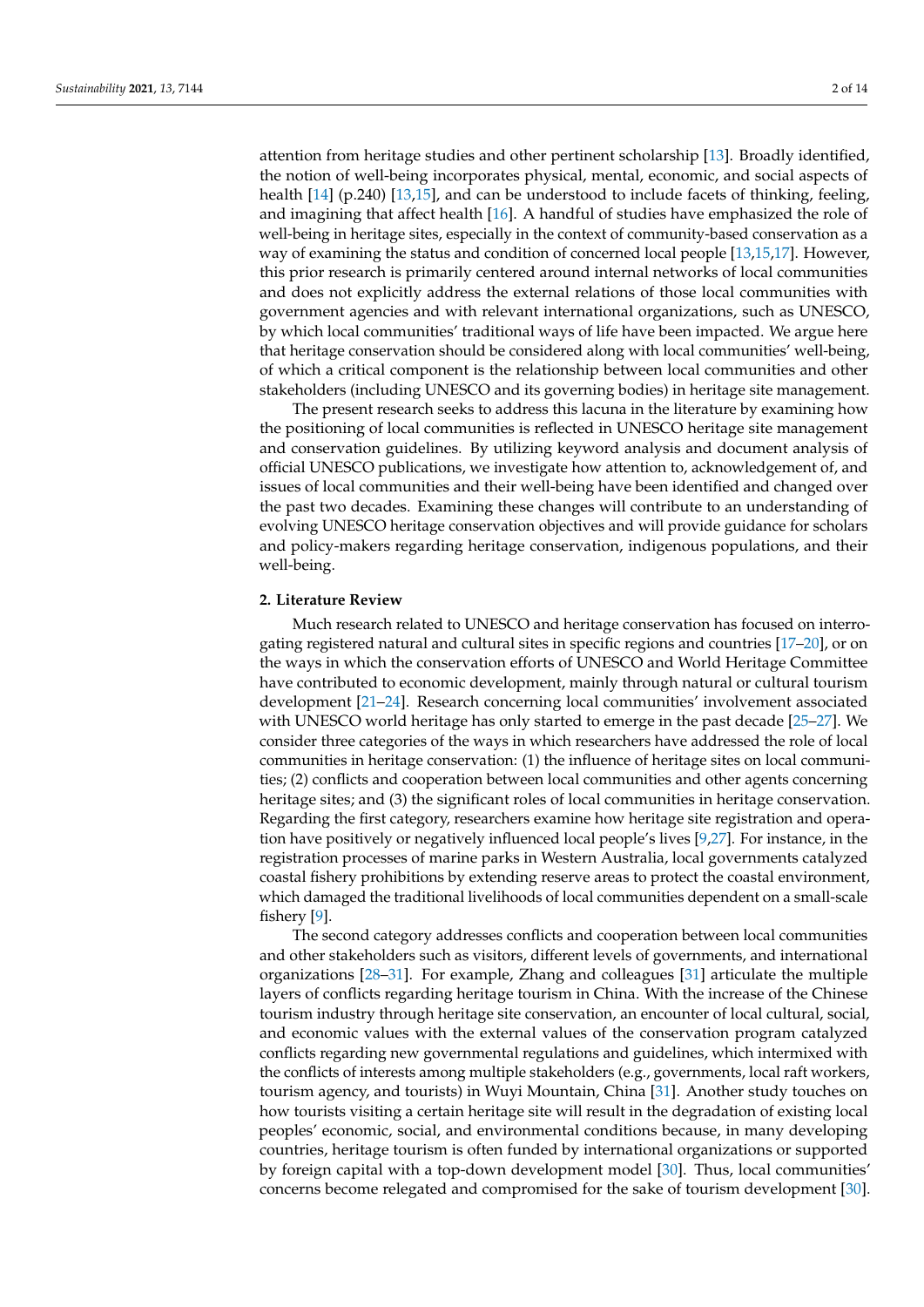This research also suggests that this tension can be resolved when different actors are identified and 'take responsibility for governance and development of the designated area' [\[30\]](#page-11-2) (p.44).

The third category incorporates the role of local communities in the sustainability of heritage site conservation [\[11,](#page-10-19)[32–](#page-11-3)[34\]](#page-11-4). Deacon and Smeets [\[34\]](#page-11-4), for example, investigate in what manner local people are involved with the operations of UNESCO heritage sites, including nomination, registration, and management. This research indicates that local communities are often neglected in terms of decision-making processes [\[34\]](#page-11-4). By recognizing that the notion of 'community' was largely neglected in the criteria of early heritage sites' nomination and management processes, Rössler [\[33\]](#page-11-5) also takes into account that community involvement should be prioritized in order to sustain a desirable heritage conservation.

Highlighted as one of the key Sustainable Development Goals (SDGs) by the United Nations (Goal 3: Good health and well-being for people), well-being has recently received increasing attention in heritage conservation, especially concerning the well-being of those who live in developing countries [\[35](#page-11-6)[,36\]](#page-11-7). Although many heritage sites are located in such countries, there have been few attempts to engage with issues of well-being among heritage studies researchers [\[15\]](#page-10-11). A handful of research on well-being and heritage conservation can be classified into research focusing on visitors (i.e., tourists) and on local communities. Regarding the former, researchers have found that visitors benefit from heritage conservation sites, including from physical exercises and mental restoration [\[37–](#page-11-8)[39\]](#page-11-9). On the other hand, the latter has shown negative consequences of heritage site conservation on local communities' well-being. For example, Su and colleagues [\[40,](#page-11-10)[41\]](#page-11-11) pay attention to the resettlement of local communities as a result of the protection of heritage areas. The authors argue that resettlement plans often lack sufficient and concrete strategies, including the provision of health care facilities at the new settlement, which can negatively affect the long-term well-being of the local residents of the Yinhuwan village, in Mount Sanqingshan National Park, China [\[40](#page-11-10)[,41\]](#page-11-11). Other researchers noted that local residents' subjective well-being is associated with their socio-economic status, indicating that people with high income through heritage tourism are more likely to show positive subjective well-being regarding tourism development [\[42\]](#page-11-12).

Research on Australian heritage sites and Aboriginal Australians' well-being highlights the mental and cognitive connections between Aborigines and the cultural values of spiritual heritage sites [\[15](#page-10-11)[,43](#page-11-13)[–46\]](#page-11-14). In analogous research on the domestic heritage site in the East Anglia region of England, Power and colleagues [\[13\]](#page-10-9) explored the social well-being of local participants toward local community-based heritage conservation, such as personal enrichment, social learning, and satisfaction from conservation-related activities. These findings suggest that heritage sites and their management have the potential to provide positive effects for the well-being of local communities, by enhancing the level of their physical and spiritual satisfaction.

### **3. Data and Methods**

To investigate the extent to which the issue of local communities and their well-being is recognized by UNESCO, we examine the 'Operational Guidelines for the Implementation of the World Heritage Convention' (referred to hereafter as the 'operational guidelines'), that have been published by UNESCO on an occasional basis since 1977. The operational guidelines specify the overall procedure regarding the designation, management, monitoring, and support of the UNESCO world heritage program [\[47\]](#page-11-15). In the present research, the operational guidelines are used for gathering data on the recognition of local communities in heritage site conservation as well as local community well-being in the operation of the world heritage program. For the analysis, the operational guidelines for 1994–2019 (a total of 14 documents) were downloaded from the UNESCO website and examined. Offering fundamental protocols for the overall heritage maintenance, the operational guidelines reflect UNESCO's policy changes through updates to related concepts, knowledge, and experiences [\[47\]](#page-11-15). The transformation of the operational guidelines reflects the results of the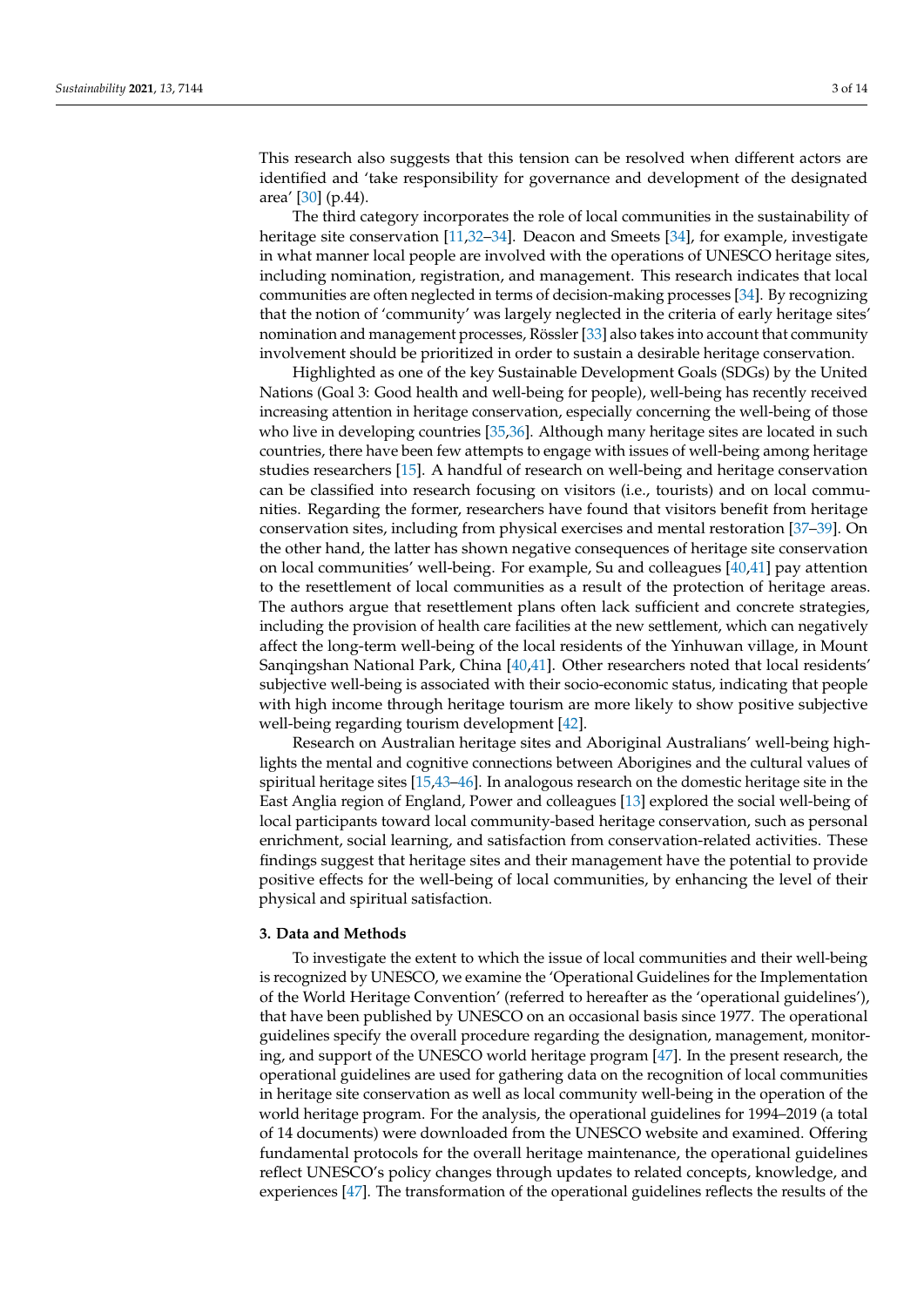negotiations taking place during the sessions of the World Heritage Committee. The operational guidelines have been analyzed previously in multiple academic papers, presenting pivotal stances of UNESCO on heritage site management [\[27](#page-10-18)[,33\]](#page-11-5), but not with a focus on local communities or well-being, as in the present research. Using these operational guidelines, we conduct a keyword analysis and a document analysis to demonstrate how the interest of UNESCO in the themes of local community and well-being has changed over time. While a quick overview of the changes of the operational guidelines is available in a separate report of the sessions of the World Heritage Committee, it does not provide a detailed explanation of what has been updated in which contexts. Thus, a systemic examination of the operational guidelines will complement this gap by identifying more details.

Stemming from the field of linguistics, keyword analysis has been identified as a mixed quantitative and qualitative analytical technique [\[48](#page-11-16)[–50\]](#page-11-17). A quantitative step involves collecting the number of words indicating a particular theme [\[51\]](#page-11-18). In the qualitative step, a researcher identifies each world within the context of the main themes [\[50\]](#page-11-17). After this two-step verification is completed, the counted words are used for investigating the annual transitions in the themes of the operational guidelines from 1994 to 2019; the more frequently specific words are used, the greater the assumed importance of these words in the document [\[52\]](#page-11-19).

The process of selecting keywords is based in part on the 'World Heritage POLICY COMPENDIUM' webpage, a portion of which represents the policies regarding community engagement: 6.1 Participation of local communities and other stakeholders, 6.2 Human rights and right-based approach, 6.3 Gender equality, 6.4 Indigenous people, 6.5 Youth, and 6.6 Fostering of peace and security. Among the policies, 'local communities,' 'human rights,' and 'indigenous people' served as keywords that indicate a focus on local communities. Regarding the selection of 'human rights,' we referred to literature invoking the interactions of human rights and well-being (health) where well-being is considered a necessary component to facilitate human rights [\[53](#page-11-20)[–55\]](#page-11-21), through which we also include 'well-being' as one of keywords for the analysis. Six other keywords are reviewed and identified based on the pertinent literature, including 'local community' and 'local communities' [\[27,](#page-10-18)[34\]](#page-11-4), 'traditional societies' and 'indigenous societies' [\[56\]](#page-11-22), and 'local people' and 'local population' [\[27](#page-10-18)[,34\]](#page-11-4). These eight keywords are employed to undertake a word count for each by browsing the number of words in the PDF formats of the papers published in 1997–2019 (a total of 12 documents), and manually browsing the papers published in 1977–1996 (a total of 11 documents), since tracking electronic versions word by word were not available for these years.

As a complement to the keyword analysis, we also interpret the text of the operational guidelines in light of the selected keywords to place them in context [\[57\]](#page-11-23), to provide a more detailed and nuanced understanding of UNESCO's attention to local communities and their well-being. Furthermore, we examine a series of other related official documents: decision papers adopted in the ordinary sessions of the World Heritage Committee from 1977 to 2019 (a total of 43 documents), focusing on the context of the keywords, since the operational guidelines mirror the decisions adopted in these annual sessions [\[33\]](#page-11-5). In our examination of the decision papers, we interrogate where the selected keywords of the operational guidelines occur in the decision papers and in which contexts, such as the background topic within which the keyword appears, the reason why the keyword is mentioned, and the progress noted in advancing the UNESCO's objectives. This comparative review of these various sources assists in identifying pertinent narratives that are bound up with the changes in the operational guidelines.

#### **4. Results**

The operational guidelines from 1977 to 1992 (a total of eight documents) do not include any of the keywords. Figure [1](#page-5-0) displays the annual frequency of the keywords in the operational guidelines from 1994 to 2019. The emergence of the keywords begins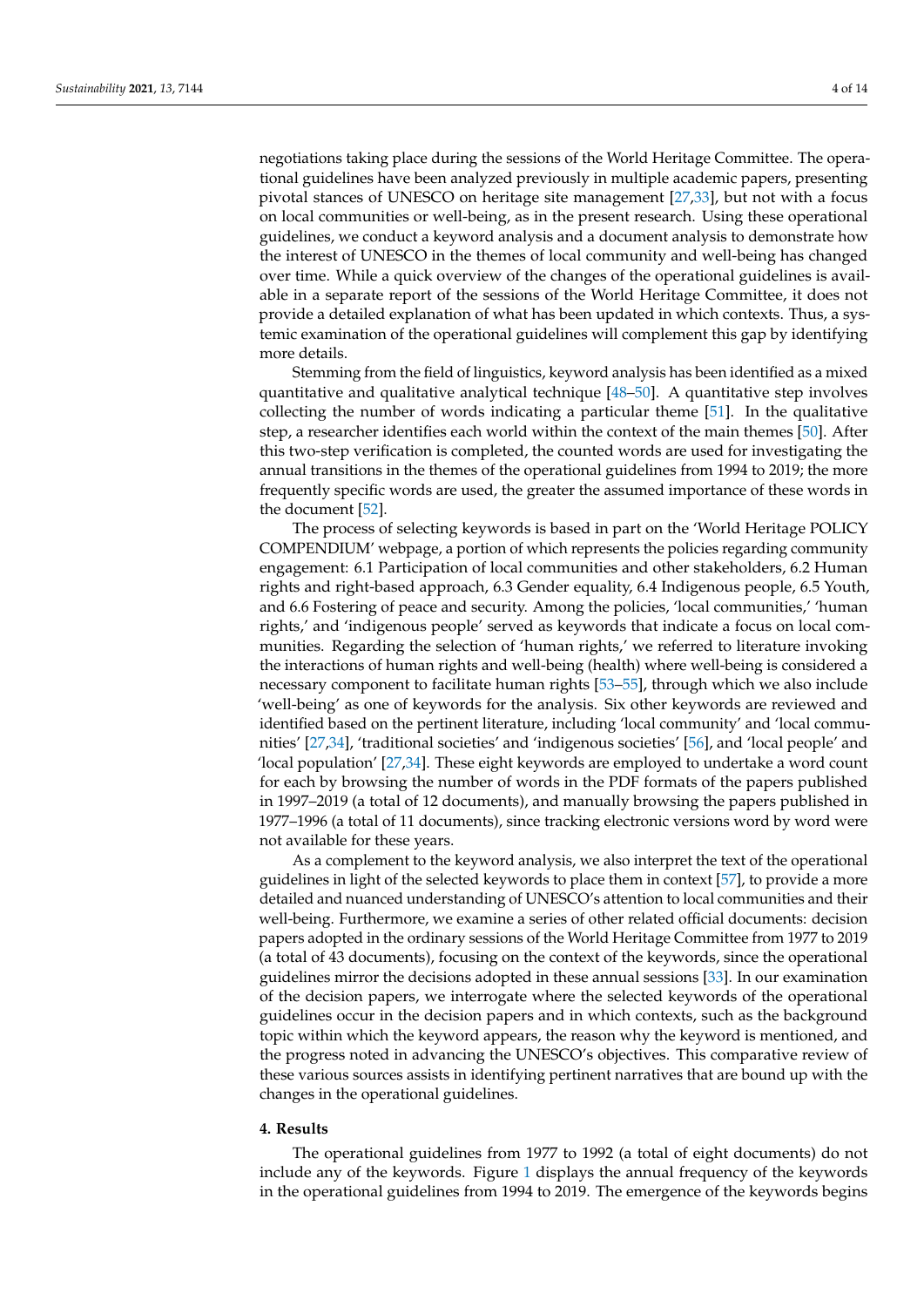with the appearance of the term 'local people' in the 1994 document, which serves as the first acknowledgment of the role of local people in the maintenance of heritage sites (The authors highlighted and indented the keywords inside the quotations below.). However, the context of the 1994 term, shown below, suggests that local concerns are considered secondary to the committee's decision-making processes. In the 1996 operational guidelines, the corresponding part became revised with a separate article 14 that eliminates the clause specifying the secondary status of local communities' participation in the nomination process, reflecting the decision of the 19th session of the World Heritage Committee (1995) that endorses the inclusion of 'cultural properties in the world heritage list' [\[58\]](#page-12-0) (p. 74).

... ... Participation of *local people* in the nomination process is essential to make them feel a shared responsibility with the State Party in the maintenance of the site, but should not prejudice future decision-making by the committee [\[59\]](#page-12-1). (part of Article 14, 1994)

14. Participation of *local people* in the nomination process is essential to make them feel a shared responsibility with the State Party in the maintenance of the site  $[60]$ . (Article 14, 1996)



**Figure 1.** *Cont*.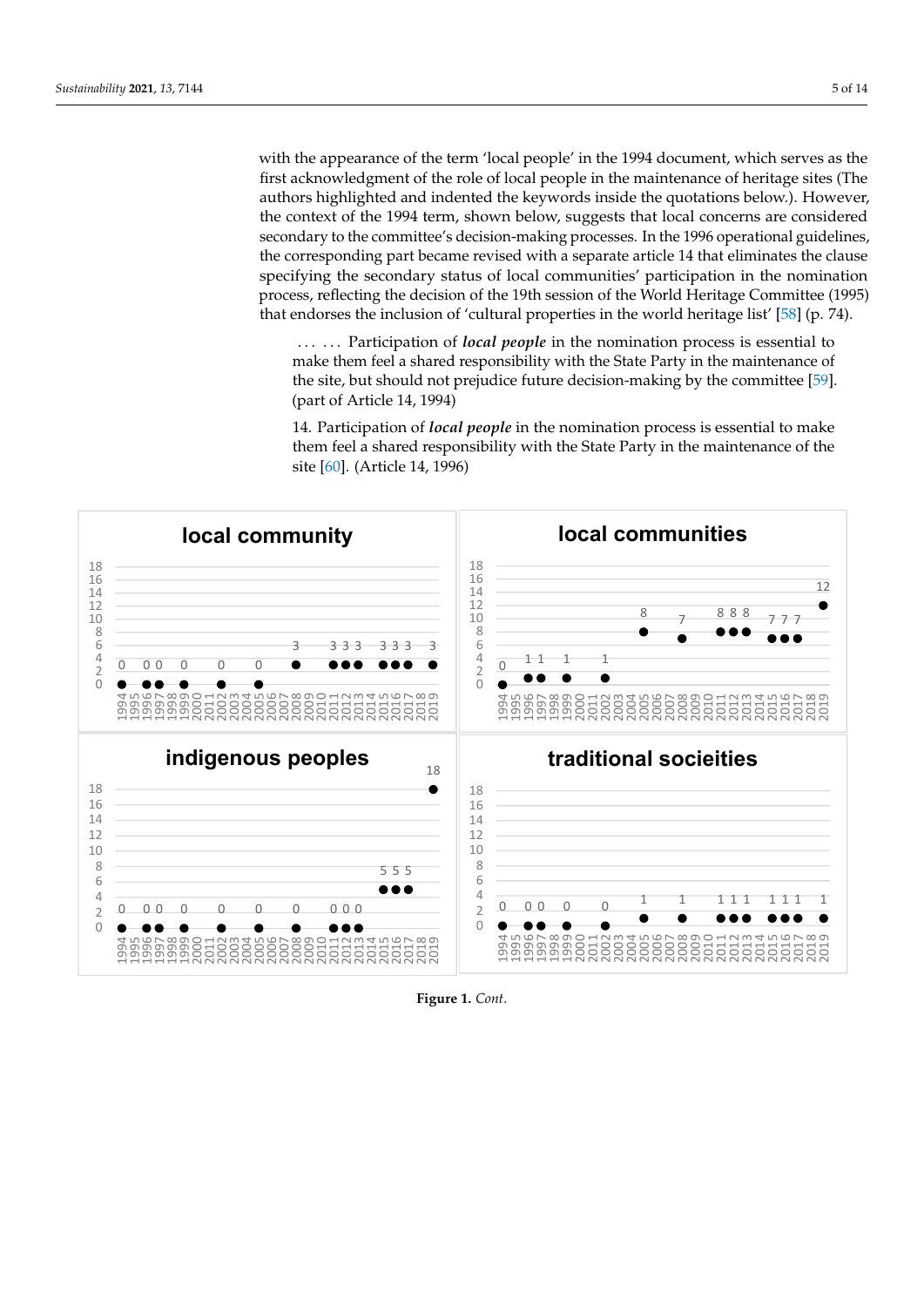<span id="page-5-0"></span>

Figure 1. The frequency of the keywords in the operational guidelines (1994-2019); Data Source: [\[59](#page-12-1)-72].

The term 'local communities' appears for the first time in the 1996 operational guide‐ The term 'local communities' appears for the first time in the 1996 operational guidelines, emphasizing that the approval of local communities, as well as the collaboration lines, emphasizing that the approval of local communities, as well as the collaboration with those communities, are important in the nomination of heritage places.

... ... It is important that due attention be paid to the full range of values represented in the landscape, both cultural and natural. The nominations should prepared in collaboration with and the full approval of *local communities* [\[60\]](#page-12-2) be prepared in collaboration with and the full approval of *local communities* [60]. (Article 41, 1996). (Article 41, 1996)

The frequency of keywords concerning the theme of local communities did not increase further until the 2005 publication. The frequency of the term 'local communities' surges to eight occurrences in 2005 (s[ee](#page-5-0) Figure 1). In addition, the terms 'traditional societies' and 'local population' also make an appearance that same year [\(se](#page-5-0)e Figure 1).

Partners in the protection and conservation of World Heritage can be those dividuals and other stakeholders, especially *local communities*, governmental, individuals and other stakeholders, especially *local communities*, governmental, nongovernmental and private organizations and owners who have an interest nongovernmental and private organizations and owners who have an interest and involvement in the conservation and management of a World Heritage and involvement in the conservation and management of a World Heritage property [64] (Article 40, 2005). property [\[64\]](#page-12-4). (Article 40, 2005)

...... Human activities, including those of *traditional societies* and *local communities*, often occur in natural areas. These activities may be consistent with the outstanding universal value of the area where they are ecologically sustainable [\[64\]](#page-12-4). (Article 90, 2005).

While the increased appearance of the keywords in 2005 is meaningful in demonstrating the increasing attention given to local communities, their context within the operational guidelines suggests that the emphasis is on the role and responsibility of local communities in conserving UNESCO heritage sites sustainably, rather than the impact of heritage here conservation on local communities or the communities or the communities of livelihood communities  $\alpha$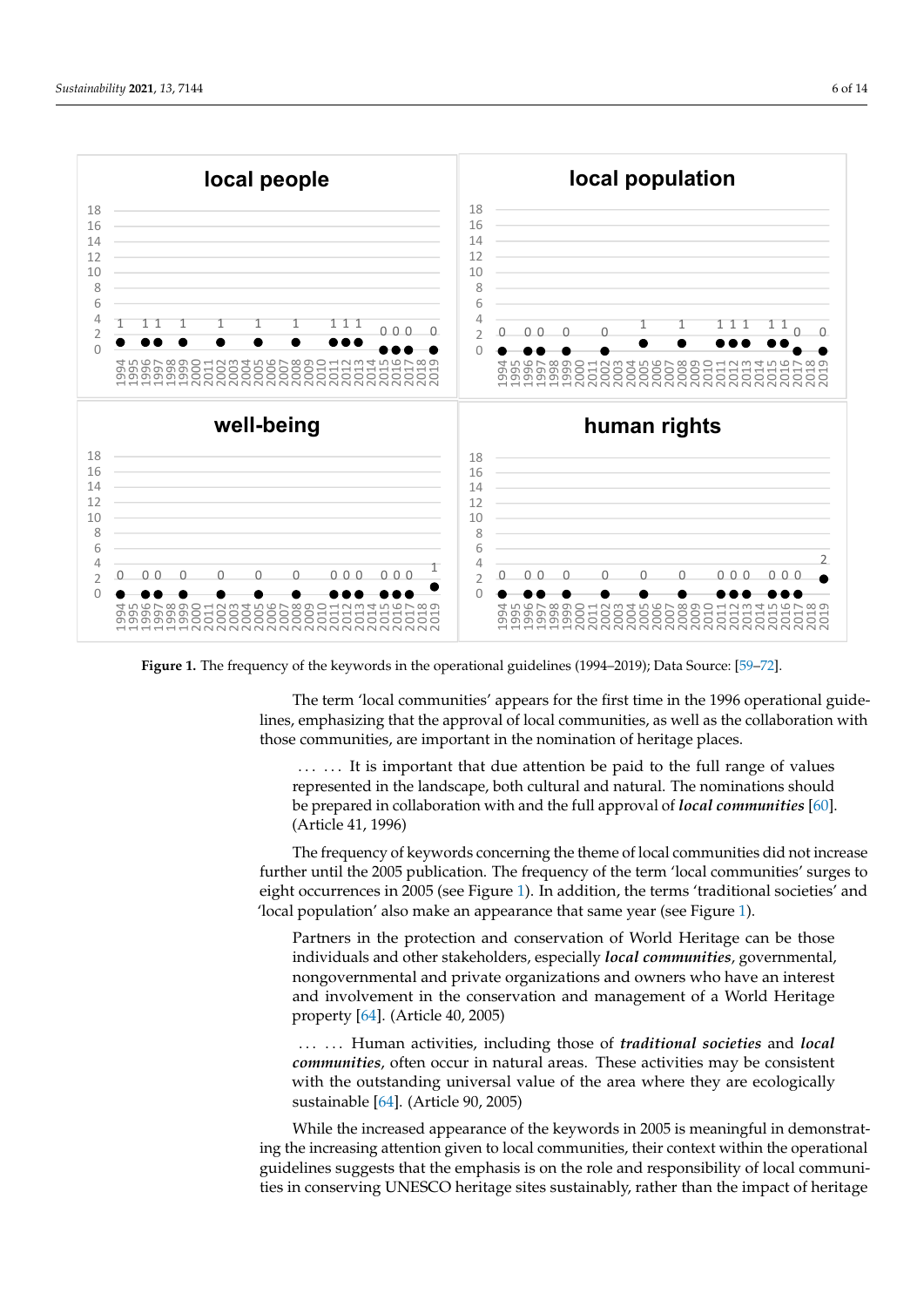conservation on local communities or the challenges to local communities' livelihoods or well-being presented by heritage conservation.

This argument is supported by the decision papers between 1996 and 2004. These decision papers indicate recurrent revision processes of the operational guidelines that are finally adopted in the 2005 decision paper. For example, the 1999 decision paper shows a growing reference to local communities and their participation in heritage management, as cultural heritage lists have increased more than ever before. The Director-General of UNESCO, in the address of the 1999 session of the World Heritage Committee, also emphasized the role of local communities as 'the true custodians of the World Heritage sites' [\[73\]](#page-12-5) (p.74). Several parts of the 2000 decision paper also provide broader contexts in which political negotiations for revising the operational guidelines played out, partly recognizing global institutions' special attention to indigenous people and their communities by accepting the recommendations of the World Heritage Indigenous Peoples Council of Experts (WHIPCOE) [\[74\]](#page-12-6) (p.96), and from the Principle 22 of the Rio Declaration on Environment and Development and Chapter 26 of Agenda 21 [\[74\]](#page-12-6) (p.98).

The keyword count remains relatively constant between 2005 and 2015, at which time the term 'indigenous peoples' first emerges. Compared with the passages from 2005 in Article 40 and 90, above, the passages from 2015 reveal the development of a more sophisticated appreciation of local communities. While the concern about local communities continues to be centered around conserving heritage sites, as it was in the 2005 document, Article 123 suggests that local (indigenous) communities have gained more concrete and indispensable roles in the operation of heritage sites, through the use of 'prior and informed consent, public consultations, and hearings,' as compared to prior years' documents.

Partners in the protection and conservation of World Heritage can be those individuals and other stakeholders, especially *local communities, indigenous peoples*, governmental, non-governmental and private organizations and owners who have an interest and involvement in the conservation and management of a World Heritage property [\[69\]](#page-12-7). (Article 40, 2015)

Participation in the nomination process of *local communities, indigenous peoples*, governmental, non-governmental and private organizations and other stakeholders is essential to enable them to have a shared responsibility with the State Party in the maintenance of the property. States Parties are encouraged to prepare nominations with the widest possible participation of stakeholders and to demonstrate, as appropriate, that the free, prior and informed consent of *indigenous peoples* has been obtained, through, inter alia making the nominations publicly available in appropriate languages and public consultations and hearings [\[69\]](#page-12-7). (Article 123, 2015)

The decision papers during this period also present a growing recognition of indigenous peoples and their communities. According to the 2012 decision paper, as more natural sites with indigenous residents become enlisted, the references to indigenous people accordingly become more noticeable [\[75\]](#page-12-8). With respect to the revision of the operational guidelines, there were several meetings dedicated to discussing how to deal with indigenous peoples [\[76\]](#page-12-9) (p.7). The 2014 decision paper also shows that the World Heritage Committee will continue to focus on local communities and indigenous peoples, as they are part of 'the eight key dimensions of sustainable development' [\[77\]](#page-12-10) (p.7). This transition of the World Heritage Committee to local communities and indigenous peoples contributes to adopting a number revisions of the operational guidelines in the 2015 decision paper entailing the emphasis on those keywords [\[78\]](#page-12-11) (p.243).

The keyword count increases abruptly again in the 2019 operational guidelines, where the frequency of the terms 'local communities' and 'indigenous people' increases to 12 and 18, respectively. Importantly, this year also marks the first use of the terms 'well-being' and 'human rights,' which suggests a greater concern over the impact of the conservation of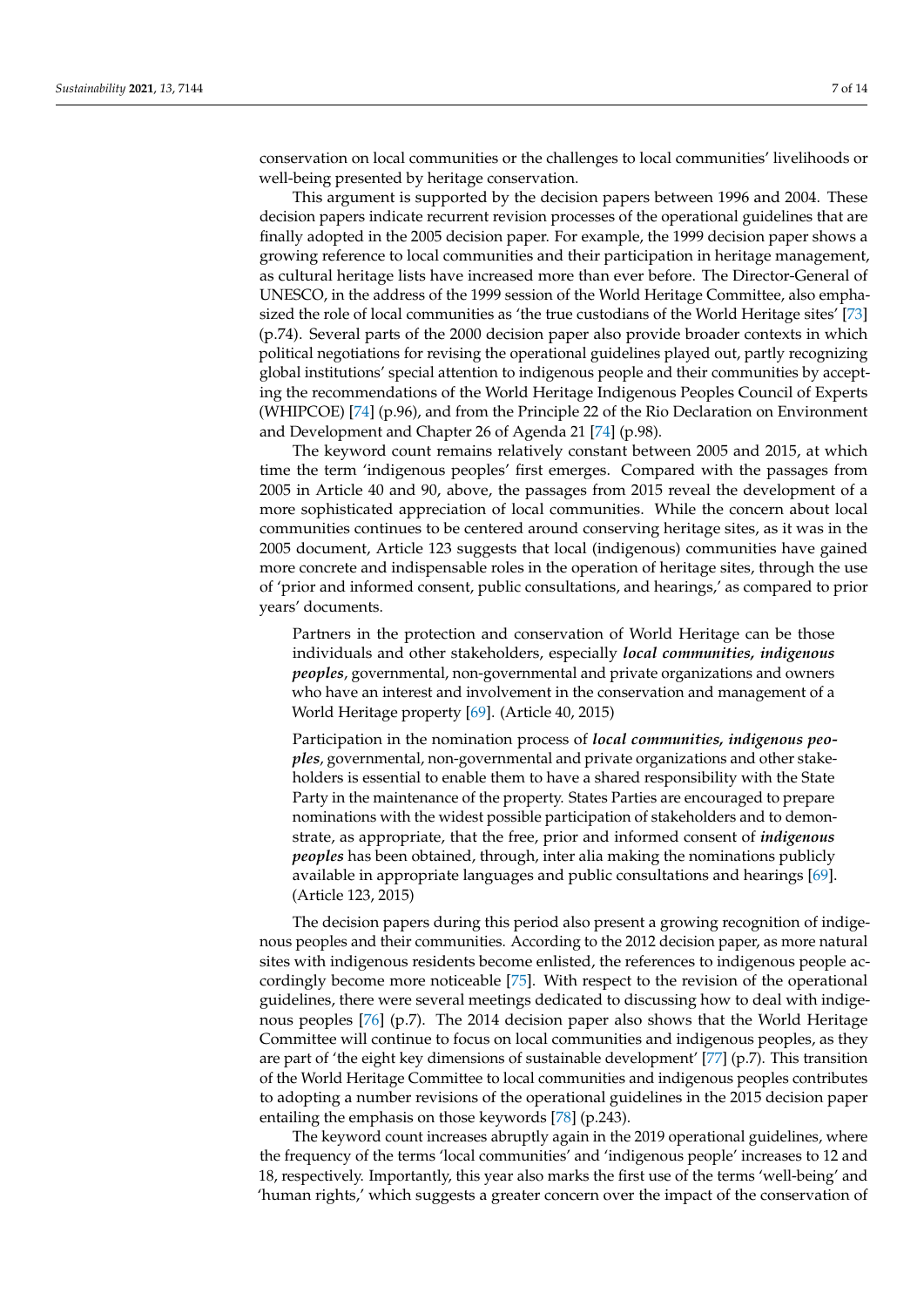natural or cultural heritage sites on local communities. For example, in the Article 214bis (2019) [\[72\]](#page-12-3), below, there is a greater recognition of the economic benefits and opportunities offered to local communities associated with protected sites.

...... The programmes may be based on innovation and local entrepreneurship, and aimed in particular at medium/small/micro scale levels, to promote sustainable and inclusive economic benefits for *local communities* and *indigenous peoples* and to identify and promote opportunities for public and private investment in sustainable development projects, including those that promote use of local materials and resources and foster local cultural and creative industries and safeguarding intangible heritage associated with World Heritage properties [\[72\]](#page-12-3). (Article 214bis, 2019)

Moreover, Article 215 (2019) [\[72\]](#page-12-3) indicates that local communities' knowledge and traditional ways of resolving conflicts are also regarded as legitimate and valuable, contributing to 'the conservation and management of World Heritage properties.'

...... States Parties are encouraged to support scientific studies and research methodologies, including traditional and indigenous knowledge held by *local communities* and *indigenous peoples*, with all necessary consent. Such studies and research are aimed at demonstrating the contribution that the conservation and management of World Heritage properties, their buffer zones and wider setting make to sustainable development, such as in conflict prevention and resolution, including, where relevant, by drawing on traditional ways of dispute resolution that may exist within communities [\[72\]](#page-12-3). (Article 215, 2019)

Although the emergence of both terms, 'well-being' and 'human rights' incorporate multiple stakeholders, and are not limited to local communities. This conspicuous shift toward an emphasis on well-being and human rights suggests that the impacts of conservation efforts on local communities receive more attention from UNESCO than they have before.

States Parties are encouraged to mainstream into their programmes and activities related to the World Heritage Convention the principles of the relevant policies adopted by the World Heritage Committee, the General Assembly of States Parties to the Convention and the UNESCO Governing Bodies, such as the Policy Document for the Integration of a Sustainable Development Perspective into the Processes of the World Heritage Convention and the UNESCO policy on engaging with *indigenous peoples*, as well as other related policies and documents, including the 2030 Agenda for Sustainable Development and international *human rights* standards [\[72\]](#page-12-3). (Article 14bis, 2019)

...... Properties may support a variety of ongoing and proposed uses that are ecologically and culturally sustainable and which may enhance the quality of life and *well-being* of communities concerned . . . . . . [\[72\]](#page-12-3). (Article 119, 2019)

In recognizing the diversity mentioned above, common elements of an effective management system could include: b) a respect for diversity, equity, gender equality and *human rights* and the use of inclusive and participatory planning and stakeholder consultation processes; [\[72\]](#page-12-3). (Article 111b, 2019)

The keyword well-being appears for the first time in the 2011 decision paper, but its context is not related to local communities, but to the general context of 'the economic and social well-being of all the inhabitants' [\[14\]](#page-10-10) (p. 240, p. 242). Although well-being has been invoked when deciding to inscribe certain sites on the World Heritage Lists  $(79)$  (p. 208); [\[80\]](#page-12-13) (p. 169)), its articulation is limited in the recent decision papers. In terms of human rights, the decision papers alternatively use descriptions such as 'their rights to maintain sustainable traditional use of resources' [\[78\]](#page-12-11) (p. 64), and 'user access rights, cultural rights' [\[79\]](#page-12-12) (p. 149) to express the specific dimensions of human rights. The decision papers also show that the recent increased attention to human rights is a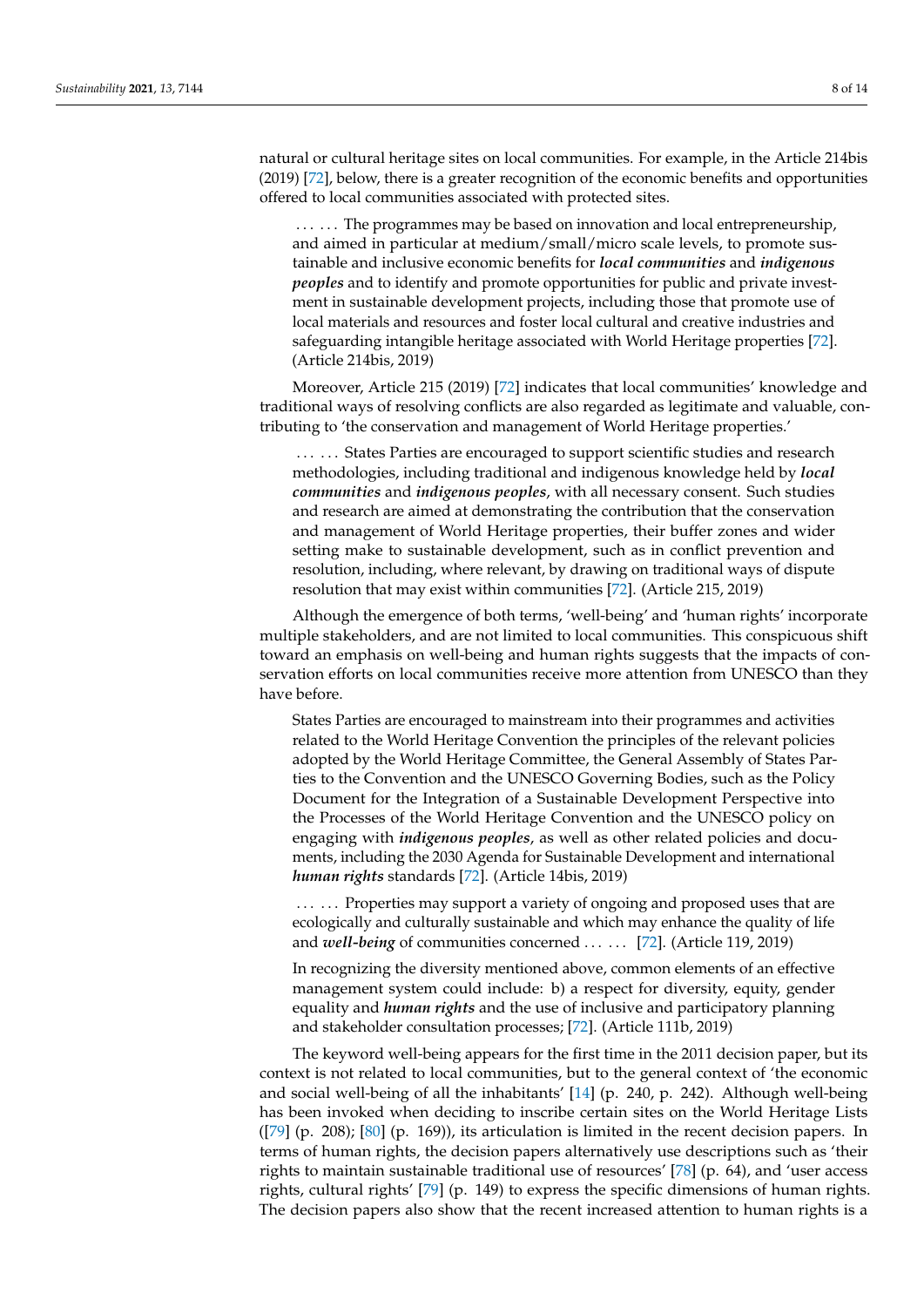reflection of global concerns raised by the Office of the United Nations High Commissioner for Human Rights [\[78\]](#page-12-11) (p. 158) and the African Commission on Human and Peoples' Right (ACHPR) [\[78\]](#page-12-11) (p. 67).

In summary, the UNESCO's operational guidelines display an increasing transition to the theme of local communities, with 2005, 2015, and 2019 standing out as important years when key phrases related to local communities' emerged or increased in number. Importantly, however, much of the attention on local communities has been focused on the role of such communities in heritage conservation practice and management, as opposed to the potential impacts of conservation on local communities. This emphasis remained until 2019, when issues of well-being and human rights began to receive attention in the operation guidelines.

## **5. Discussion and Conclusions**

The findings from the operational guidelines over two decades illustrate that UNESCO and the World Heritage Committee have increasingly recognized that local people and their communities are to be included in the overall initiatives and implementations of UNESCO heritage sites. The rise in the number of keywords referring to local communities, shown in Figure [1,](#page-5-0) indicates these pertinent organizations' efforts to recognize local communities as a vital component of sustainable heritage site management. These findings suggest that UNESCO has made some attempts to respond to prior critiques regarding the lack of attention to local communities in heritage conservation. Our findings regarding wellbeing, however, suggest that UNESCO has only just begun to engage with issues of local communities' health and well-being.

The growing emphasis on local communities by UNESCO can be attributed to specific decisions of UNESCO's governing body, the World Heritage Committee, arising from broader interests related to human rights at the UN. Deacon and Smeets [\[34\]](#page-11-4), for instance, claim that the UNESCO 2003 convention on intangible cultural heritage was committed to emphasizing the roles of local communities for collaborative and sustainable heritage conservation. Other scholars also argue that the 'United Nations Declaration on the Rights of Indigenous Peoples (UNDRIP)' in the general assembly of 2007 enabled the growing concern for local communities at heritage conservation sites [\[16,](#page-10-12)[27\]](#page-10-18). These efforts reflect the interest of heritage conservation researchers on local communities, such as Bortolotto [\[81\]](#page-12-14), who argues that protecting 'intangible cultural heritage' is inseparable from the concerns of local communities, and Logan [\[82\]](#page-12-15), who argues that the rights of local communities' cultural practices ought to be recognized as a form of human rights. Those shifts in the emphasis on local communities are consistent with the records of the meeting sessions of the World Heritage Committees, with increasing appearances of the term 'human right' in recent years [\[78,](#page-12-11)[79,](#page-12-12)[83](#page-12-16)[–87\]](#page-13-0). Several scholars have noted that UNESCO has engaged with the idea of local communities in heritage preservation for a number of years, albeit without putting the prioritization of local communities into practice [\[88](#page-13-1)[–90\]](#page-13-2).

Given that the concept of well-being has only appeared in the operational guidelines in 2019, the recognition of well-being as an important aspect of heritage conservation is only emerging and deserves continued monitoring and attention, particularly regarding the impact of heritage conservation on the well-being of local communities. This transition is also identified in the sessions of the World Heritage Committees (The references of the illustrated years are as follows: [\[91–](#page-13-3)[96\]](#page-13-4) (The documents of [\[93\]](#page-13-5) and [\[95\]](#page-13-6) were searched using the term 'wellbeing' instead of 'well-being.'). Such an effort follows previous efforts to place the issue of well-being and human rights in international organizations with respect to sites of cultural heritage [\[16\]](#page-10-12) and sustainable development [\[97\]](#page-13-7). These efforts could be extended to considerations of different mental and physical health aspects of wellbeing [\[98,](#page-13-8)[99\]](#page-13-9) as well as to the challenges and implications of implementing considerations of well-being in natural and cultural heritage site management [\[8](#page-10-5)[,100\]](#page-13-10).

There are a number of challenges to involving local communities as stakeholders in heritage management. For instance, a large heritage site may include several community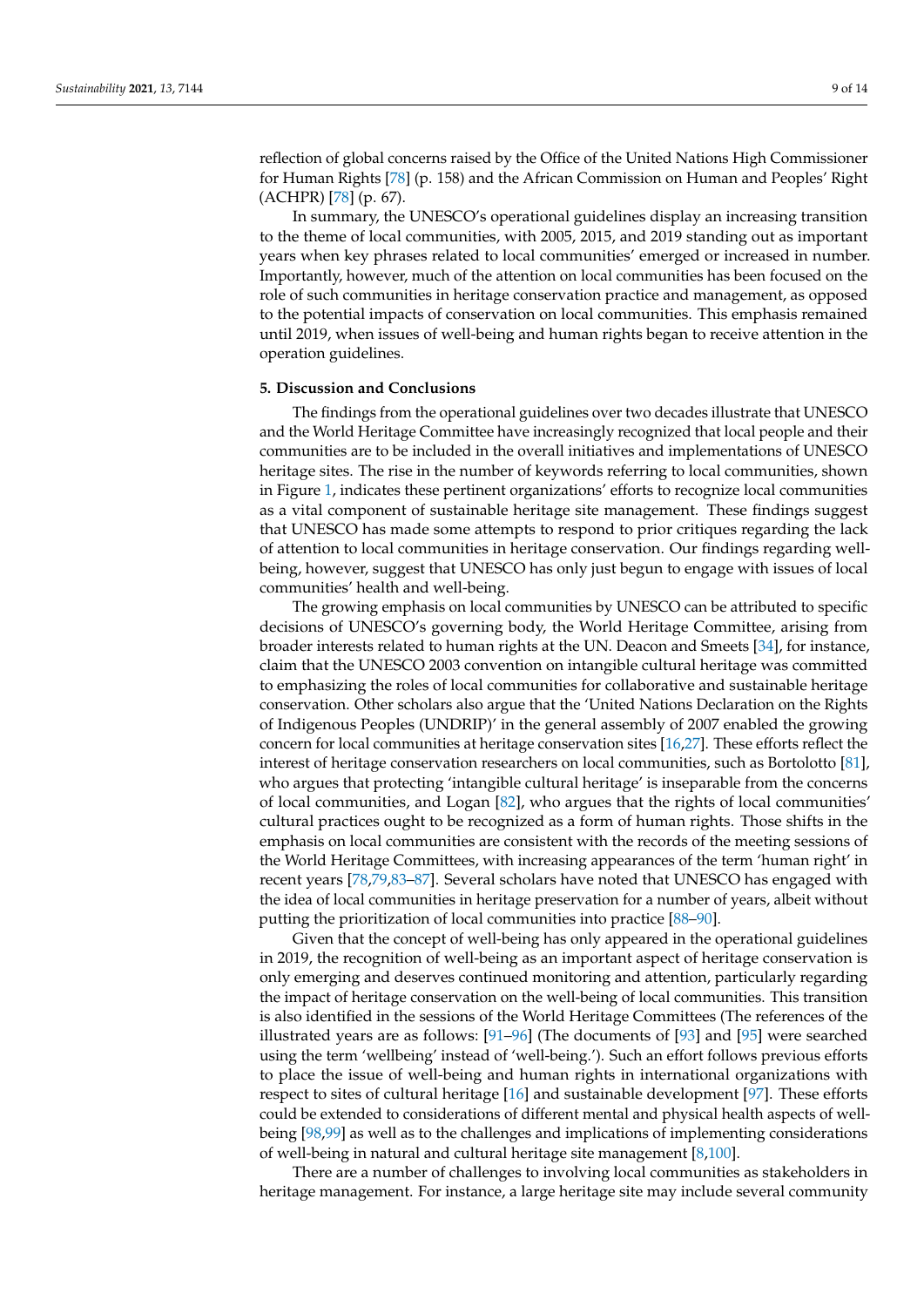groups, and protecting the rights of one group may neglect the rights of other groups [\[9](#page-10-6)[,16\]](#page-10-12). Deacon and Smeets [\[34\]](#page-11-4) argue that in the heritage designation process, local communities are unlikely to participate in the ultimate decisions of heritage management, even though the authenticity and cultural importance of a heritage site often rests with that local community. Moreover, it should be taken into account that, while we identified a growing recognition of local communities both in the operational guidelines and decisions papers, incidental observation suggests that associated practices at the heritage sites themselves do not seem to adhere to the guidelines. In this regard, local people and communities neglected in heritage conservation may exemplify a continued mismatch between the practical reality and the administrative ideal [\[101\]](#page-13-11) regarding the role of local communities and well-being in heritage conservation. These challenges raise questions about the capability of UNESCO to address the interests of local communities, even though the issue receives greater attention in the operational guidelines, as the operational guidelines serve primarily as recommendations and do not carry any regulatory consequences. Thus, enhancing the well-being of local communities in heritage conservation may require more than simple changes to the operational guidelines.

We acknowledge several limitations to this research. First, our study is limited to the analysis of the UNESCO's operational guidelines documents, and thus, while this analysis does reveal important transitions to the recognition of the concepts of local communities and well-being in UNESCO's objectives in heritage conservation, we do not have information on the causes or consequences of these changes to the guidelines, despite the interrogation of the decision papers, whose decisions are reflected on the changes to the operational guidelines. Additionally, the relationship between other official documents (e.g., charters, recommendations, and declarations, etc.) of UNESCO, and its governing bodies, and their explicit impact on the operational guidelines is also unknown. An analysis of this relationship might contribute to gaining a more contextualized understanding of noticeable changes of the operational guidelines in 2005, 2015, and 2019. Second, our choice of selected keywords may have limited our recognition of all instances of concepts relating to local communities and well-being. Notably, none of the selected keywords appeared in the operational guidelines from 1977 to 1993 (a total of nine documents). Other potential keywords implicating local communities or well-being more implicitly may reveal a recognition of these concepts in earlier UNESCO documents.

To our knowledge this is the first study to systemically examine UNESCO heritage conservation guidelines regarding the emphasis on local communities and well-being. The findings show a growing emphasis of UNESCO on local communities beginning primarily in 2005, and the emergence of issues of well-being and human rights, just in 2019. We are convinced that these issues are increasingly recognized as key components of heritage conservation, though we recognize that political, economic, and environmental challenges idiosyncratic to specific places often complicate the place of local communities and wellbeing in heritage conservation priorities. Future research should investigate the potential implementation and implications of these changes for the guidelines at specific UNESCO world heritage sites.

**Author Contributions:** Conceptualization, H.J. and J.M.; methodology, H.J. and J.M.; formal analysis, H.J.; writing—original draft preparation, H.J.; writing—review and editing, H.J. and J.M.; All authors have read and agreed to the published version of the manuscript.

**Funding:** The publication of this article is funded in part by pending support from the Temple University Libraries Open Access Publishing Fund.

**Institutional Review Board Statement:** Not applicable.

**Informed Consent Statement:** Not applicable.

**Data Availability Statement:** Publicly available datasets were analyzed in this study. These data can be found here: [\[https://whc.unesco.org/en/guidelines/](https://whc.unesco.org/en/guidelines/) and [https://whc.unesco.org/en/](https://whc.unesco.org/en/sessions/) [sessions/\]](https://whc.unesco.org/en/sessions/).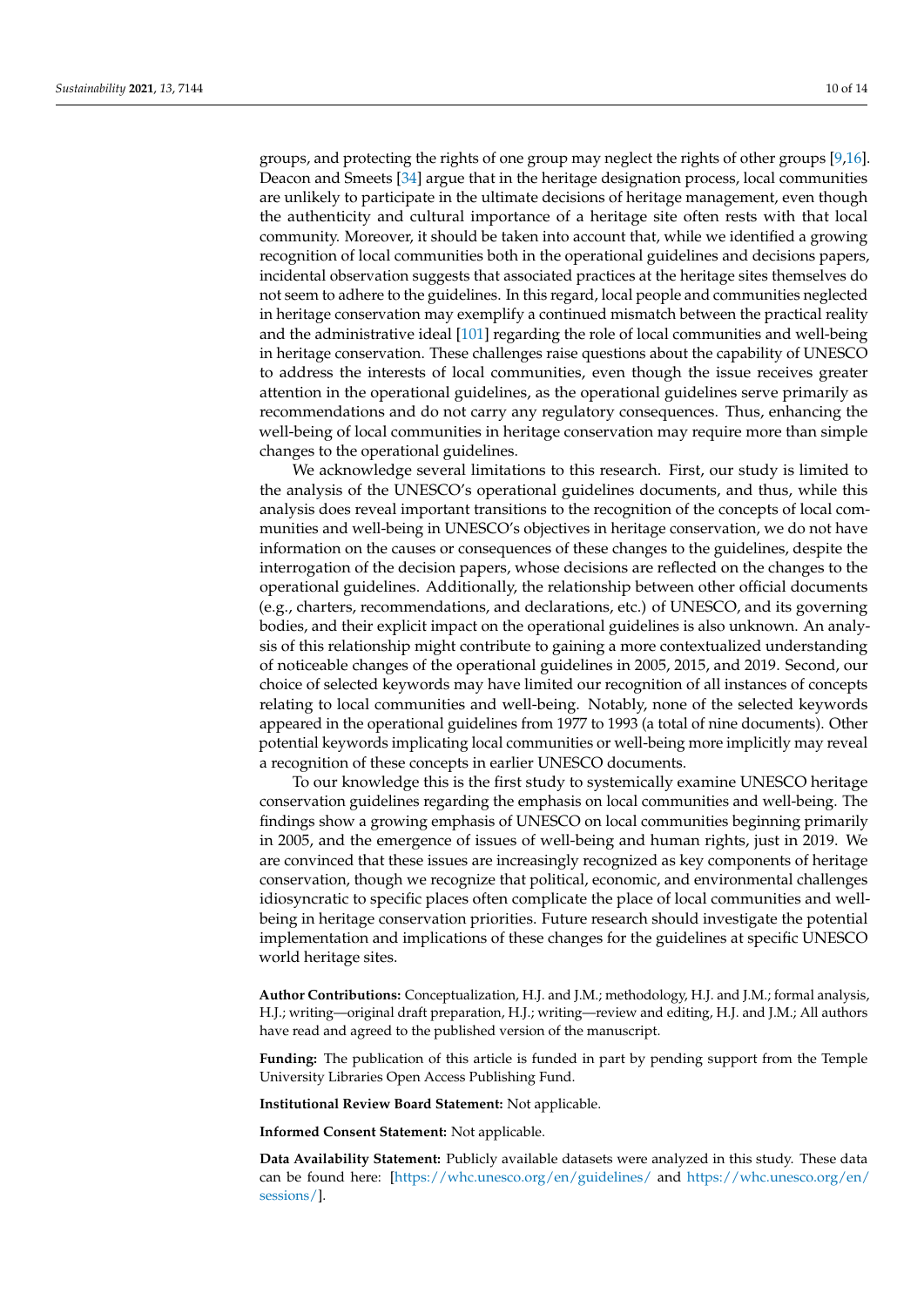## **Conflicts of Interest:** The authors declare no conflict of interest.

## **References**

- <span id="page-10-0"></span>1. UNESCO. UNESCO World Heritage Centre—World Heritage List. Available online: <https://whc.unesco.org/en/list/> (accessed on 15 June 2021).
- <span id="page-10-1"></span>2. Stenseke, M. Local Participation in Cultural Landscape Maintenance: Lessons from Sweden. *Land Use Policy* **2009**, *26*, 214–223. [\[CrossRef\]](http://doi.org/10.1016/j.landusepol.2008.01.005)
- 3. Stoll-Kleemann, S.; de la Vega-Leinert, A.C.; Schultz, L. The Role of Community Participation in the Effectiveness of UNESCO Biosphere Reserve Management: Evidence and Reflections from Two Parallel Global Surveys. *Environ. Conserv.* **2010**, 227–238. [\[CrossRef\]](http://doi.org/10.1017/S037689291000038X)
- <span id="page-10-2"></span>4. Amir, S.; Osman, M.M.; Bachok, S.; Ibrahim, M. Sustaining Local Community Economy through Tourism: Melaka UNESCO World Heritage City. *Procedia Environ. Sci.* **2015**, *28*, 443–452. [\[CrossRef\]](http://doi.org/10.1016/j.proenv.2015.07.054)
- <span id="page-10-3"></span>5. Labadi, S. Representations of the Nation and Cultural Diversity in Discourses on World Heritage. *J. Soc. Archaeol.* **2007**, *7*, 147–170. [\[CrossRef\]](http://doi.org/10.1177/1469605307077466)
- 6. Galla, A. *World Heritage: Benefits Beyond Borders*; Cambridge University Press: Cambridge, UK, 2012.
- <span id="page-10-4"></span>7. Meskell, L.; Liuzza, C.; Bertacchini, E.; Saccone, D. Multilateralism and UNESCO World Heritage: Decision-Making, States Parties and Political Processes. *Int. J. Herit. Stud.* **2015**, *21*, 423–440. [\[CrossRef\]](http://doi.org/10.1080/13527258.2014.945614)
- <span id="page-10-5"></span>8. Oviedo, G.; Puschkarsky, T. World Heritage and Rights-Based Approaches to Nature Conservation. *Int. J. Herit. Stud.* **2012**, *18*, 285–296. [\[CrossRef\]](http://doi.org/10.1080/13527258.2012.652146)
- <span id="page-10-6"></span>9. Jones, R.; Shaw, B. Thinking Locally, Acting Globally? Stakeholder Conflicts Over UNESCO World Heritage Inscription in Western Australia. *J. Herit. Tour.* **2012**, *7*, 83–96. [\[CrossRef\]](http://doi.org/10.1080/1743873X.2011.632482)
- <span id="page-10-7"></span>10. Nicholas, L.N.; Thapa, B.; Ko, Y.J. RESIDENTS'PERSPECTIVES OF a World Heritage Site: The Pitons Management Area, St. Lucia. *Ann. Tourism Res.* **2009**, *36*, 390–412. [\[CrossRef\]](http://doi.org/10.1016/j.annals.2009.03.005)
- <span id="page-10-19"></span>11. Disko, S. World Heritage Sites and Indigenous Communities: The Importance of Adopting a Human Rights-Based Approach. In *Community Development through World Heritage*; Albert, M.-T., Richon, M., Viñals, M.J., Witcomb, A., Eds.; United Nations Educational, Scientific and Cultural Organization: Paris, France, 2012; pp. 16–26.
- <span id="page-10-8"></span>12. Su, M.M.; Wall, G. Community Participation in Tourism at a World Heritage Site: Mutianyu Great Wall, Beijing, China. *Int. J. Tour. Res.* **2014**, *16*, 146–156. [\[CrossRef\]](http://doi.org/10.1002/jtr.1909)
- <span id="page-10-9"></span>13. Power, A.; Smyth, K. Heritage, Health and Place: The Legacies of Local Community-Based Heritage Conservation on Social Wellbeing. *Health Place* **2016**, *39*, 160–167. [\[CrossRef\]](http://doi.org/10.1016/j.healthplace.2016.04.005)
- <span id="page-10-10"></span>14. WHC-11/35.COM/20. *Decisions Adopted by the World Heritage Committee at its 35th Session*; United Nations Educational, Scientific and Cultural Organization: Paris, France, 2011.
- <span id="page-10-11"></span>15. Taçon, P.S.; Baker, S. New and Emerging Challenges to Heritage and Well-being: A Critical Review. *Heritage* **2019**, *2*, 1300–1315. [\[CrossRef\]](http://doi.org/10.3390/heritage2020084)
- <span id="page-10-12"></span>16. Hodder, I. Cultural Heritage Rights: From Ownership and Descent to Justice and Well-Being. *Anthropol. Q.* **2010**, *83*, 861–882. [\[CrossRef\]](http://doi.org/10.1353/anq.2010.0025)
- <span id="page-10-13"></span>17. Coningham, R.; Lewer, N. Paradise Lost: The Bombing of the Temple of the Tooth—a UNESCO World Heritage Site in Sri Lanka. *Antiquity* **1999**, *73*, 857–866. [\[CrossRef\]](http://doi.org/10.1017/S0003598X00065595)
- 18. Subade, R.F. Mechanisms to Capture Economic Values of Marine Biodiversity: The Case of Tubbataha Reefs UNESCO World Heritage Site, Philippines. *Mar. Policy* **2007**, *31*, 135–142. [\[CrossRef\]](http://doi.org/10.1016/j.marpol.2006.05.012)
- 19. Shamsuddin, S.; Sulaiman, A.B.; Amat, R.C. Urban Landscape Factors that Influenced the Character of George Town, Penang UNESCO World Heritage Site. *Procedia-Soc. Behav. Sci.* **2012**, *50*, 238–253. [\[CrossRef\]](http://doi.org/10.1016/j.sbspro.2012.08.031)
- <span id="page-10-14"></span>20. Gullino, P.; Larcher, F. Integrity in UNESCO World Heritage Sites. A Comparative Study for Rural Landscapes. *J. Cult. Herit.* **2013**, *14*, 389–395. [\[CrossRef\]](http://doi.org/10.1016/j.culher.2012.10.005)
- <span id="page-10-15"></span>21. Di Giovine, M.A. *The Heritage-Scape: UNESCO, World Heritage, and Tourism*; Lexington Books: Lanham, MD, USA, 2008.
- 22. Piotrowski, J.M.; Arezki, R.; Cherif, R. Tourism Specialization and Economic Development: Evidence from the UNESCO World Heritage List. IMF Working Paper. 2009, 09/176. Available online: <https://ssrn.com/abstract=1457599> (accessed on 6 April 2021).
- 23. VanBlarcom, B.L.; Kayahan, C. Assessing the Economic Impact of a UNESCO World Heritage Designation. *J. Herit. Tour.* **2011**, *6*, 143–164. [\[CrossRef\]](http://doi.org/10.1080/1743873X.2011.561858)
- <span id="page-10-16"></span>24. Cuccia, T.; Guccio, C.; Rizzo, I. The Effects of UNESCO World Heritage List Inscription on Tourism Destinations Performance in Italian Regions. *Econ. Model.* **2016**, *53*, 494–508. [\[CrossRef\]](http://doi.org/10.1016/j.econmod.2015.10.049)
- <span id="page-10-17"></span>25. Bertacchini, E.; Saccone, D.; Santagata, W. Embracing Diversity, Correcting Inequalities: Towards a New Global Governance for the UNESCO World Heritage. *Int. J. Cult. Policy* **2011**, *17*, 278–288. [\[CrossRef\]](http://doi.org/10.1080/10286632.2010.528833)
- 26. Brumann, C. Community as Myth and Reality in the UNESCO World Heritage Convention. In *Between Imagined Communities and Communities of Practice*; Tauschek, M., Ed.; Göttingen University Press: Göttingen, Germany, 2015; pp. 273–289. Available online: <http://books.openedition.org/gup/235> (accessed on 3 March 2021).
- <span id="page-10-18"></span>27. Labadi, S. UNESCO, world heritage, and sustainable development: International discourses and local impacts. In *Collision or Collaboration, Collision or Collaboration: Archaeology Encounters Economic Development ed.*; Gould, P., Pyburn, A., Eds.; Springer: Cham, Switzerland, 2017; pp. 45–60. [\[CrossRef\]](http://doi.org/10.1007/978-3-319-44515-1_4)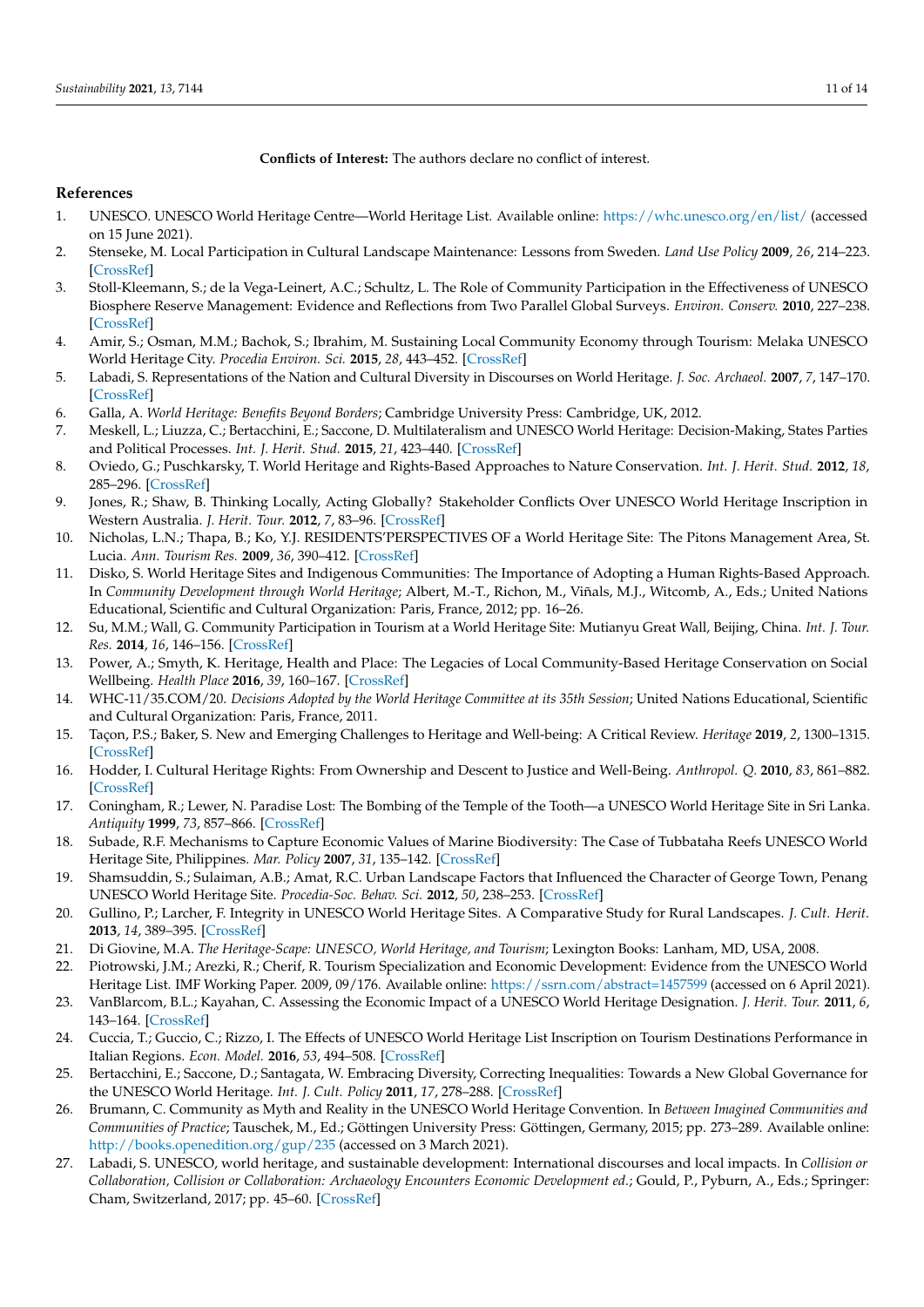- <span id="page-11-0"></span>28. Maikhuri, R.K.; Nautiyal, S.; Rao, K.S.; Saxena, K.G. Conservation Policy–people Conflicts: A Case Study from Nanda Devi Biosphere Reserve (a World Heritage Site), India. *For. Policy Econ.* **2001**, *2*, 355–365. [\[CrossRef\]](http://doi.org/10.1016/S1389-9341(01)00037-5)
- 29. Ingram, C.B. Parks, People and Planning: Local Perceptions of Park Management on the Ningaloo Coast, North West Cape, Western Australia. Master's Thesis, Curtin University of Technology, Bentley, Australia, 2008.
- <span id="page-11-2"></span>30. Viñals, M.J.; Morant, M. Heritage, Tourism and Local Community Interactions within the Framework of Site Management. In *Community Development through World Heritage*; Albert, M.-T., Richon, M., Viñals, M.J., Witcomb, A., Eds.; United Nations Educational, Scientific and Cultural Organization: Paris, France, 2012; pp. 40–48.
- <span id="page-11-1"></span>31. Zhang, C.; Fyall, A.; Zheng, Y. Heritage and Tourism Conflict within World Heritage Sites in China: A Longitudinal Study. *Curr. Issues Tour.* **2015**, *18*, 110–136. [\[CrossRef\]](http://doi.org/10.1080/13683500.2014.912204)
- <span id="page-11-3"></span>32. Landorf, C. Managing for Sustainable Tourism: A Review of Six Cultural World Heritage Sites. *J. Sustain. Tour.* **2009**, *17*, 53–70. [\[CrossRef\]](http://doi.org/10.1080/09669580802159719)
- <span id="page-11-5"></span>33. Rössler, M. Linking Nature and Culture: World Heritage Cultural Landscapes. In Cultural Landscapes: The Challenges of Conservation, Proceedings of the World Heritage 2002 Shared Legacy, Common Responsibility Associated Workshops, Ferrara, Italy, 11–12 November 2002; pp. 10–15.
- <span id="page-11-4"></span>34. Deacon, H.; Smeets, R. Authenticity, Value and Community Involvement in Heritage Management under the World Heritage and Intangible Heritage Conventions. *Herit. Soc.* **2013**, *6*, 129–143. [\[CrossRef\]](http://doi.org/10.1179/2159032X13Z.0000000009)
- <span id="page-11-6"></span>35. Hickel, J. The Contradiction of the Sustainable Development Goals: Growth Versus Ecology on a Finite Planet. *Sustainable Dev.* **2019**, *27*, 873–884. [\[CrossRef\]](http://doi.org/10.1002/sd.1947)
- <span id="page-11-7"></span>36. De Neve, J.; Sachs, J.D. The SDGs and Human Well-being: A Global Analysis of Synergies, Trade-Offs, and Regional Differences. *Sci. Rep.* **2020**, *10*, 1–12. [\[CrossRef\]](http://doi.org/10.1038/s41598-020-71916-9)
- <span id="page-11-8"></span>37. Barton, J.; Hine, R.; Pretty, J. The Health Benefits of Walking in Greenspaces of High Natural and Heritage Value. *J. Integr. Environ. Sci.* **2009**, *6*, 261–278. [\[CrossRef\]](http://doi.org/10.1080/19438150903378425)
- 38. Armaitiene, A.; Bertuzyte, R.; Vaskaitis, E. Conceptual Framework for Rethinking of Nature Heritage Management and Health Tourism in National Parks. *Procedia-Soc. Behav. Sci.* **2014**, *148*, 330–337. [\[CrossRef\]](http://doi.org/10.1016/j.sbspro.2014.07.050)
- <span id="page-11-9"></span>39. Grossi, E.; Blessi, G.T.; Sacco, P.L. Magic Moments: Determinants of Stress Relief and Subjective Wellbeing from Visiting a Cultural Heritage Site. *Cult. Med. Psychiatry* **2019**, *43*, 4–24. [\[CrossRef\]](http://doi.org/10.1007/s11013-018-9593-8) [\[PubMed\]](http://www.ncbi.nlm.nih.gov/pubmed/29998384)
- <span id="page-11-10"></span>40. Su, M.M.; Wall, G.; Xu, K. Heritage Tourism and Livelihood Sustainability of a Resettled Rural Community: Mount Sanqingshan World Heritage Site, China. *J. Sustain. Tour.* **2016**, *24*, 735–757. [\[CrossRef\]](http://doi.org/10.1080/09669582.2015.1085868)
- <span id="page-11-11"></span>41. Su, M.M.; Wall, G.; Xu, K. Tourism-Induced Livelihood Changes at Mount Sanqingshan World Heritage Site, China. *Environ. Manag.* **2016**, *57*, 1024–1040. [\[CrossRef\]](http://doi.org/10.1007/s00267-016-0672-8)
- <span id="page-11-12"></span>42. Chi, C.G.; Cai, R.; Li, Y. Factors Influencing Residents' Subjective Well-being at World Heritage Sites. *Tour. Manag.* **2017**, *63*, 209–222. [\[CrossRef\]](http://doi.org/10.1016/j.tourman.2017.06.019)
- <span id="page-11-13"></span>43. Grieves, V. *Aboriginal Spirituality: Aboriginal Philosophy, the Basis of Aboriginal Social and Emotional Wellbeing*; Cooperative Research Centre for Aboriginal Health Darwin: Casuarina, Australia, 2009.
- 44. Dockery, A.M. Culture and Wellbeing: The Case of Indigenous Australians. *Soc. Indicators Res.* **2010**, *99*, 315–332. [\[CrossRef\]](http://doi.org/10.1007/s11205-010-9582-y)
- 45. Prout, S. Indigenous Wellbeing Frameworks in Australia and the Quest for Quantification. *Soc. Indicators Res.* **2012**, *109*, 317–336. [\[CrossRef\]](http://doi.org/10.1007/s11205-011-9905-7)
- <span id="page-11-14"></span>46. Tacon, P.S. Connecting to the Ancestors: Why Rock Art is Important for Indigenous Australians and their Well-Being. *Rock Art Res. J. Aust. Rock Art Res. Assoc. (AURA)* **2019**, *36*, 5–14.
- <span id="page-11-15"></span>47. Wiener, A.S. (Ed.) *The Evolution of the Condition of Authenticity within the Operational Guidelines*; Academia: San Francisco, CA, USA, 2016; pp. 1841–1851.
- <span id="page-11-16"></span>48. Seale, C.; Ziebland, S.; Charteris-Black, J. Gender, Cancer Experience and Internet use: A Comparative Keyword Analysis of Interviews and Online Cancer Support Groups. *Soc. Sci. Med.* **2006**, *62*, 2577–2590. [\[CrossRef\]](http://doi.org/10.1016/j.socscimed.2005.11.016)
- 49. Wezel, A.; Soldat, V. A Quantitative and Qualitative Historical Analysis of the Scientific Discipline of Agroecology. *Int. J. Agric. Sustain.* **2009**, *7*, 3–18. [\[CrossRef\]](http://doi.org/10.3763/ijas.2009.0400)
- <span id="page-11-17"></span>50. Seale, C.; Charteris-Black, J. Keyword Analysis: A New Tool for Qualitative Research. In *The SAGE Handbook of Qualitative Methods in Health Researc*; SAGE Publications Ltd.: London, UK, 2010; pp. 536–665. [\[CrossRef\]](http://doi.org/10.4135/9781446268247)
- <span id="page-11-18"></span>51. Ferilli, S.; Biba, M.; Basile, T.M.A.; Esposito, F. Combining Qualitative and Quantitative Keyword Extraction Methods with Document Layout Analysis. In Proceedings of the Ircdl, Austin, TX, USA, 15–19 June 2009; pp. 22–33.
- <span id="page-11-19"></span>52. Leech, N.L.; Onwuegbuzie, A.J. Qualitative Data Analysis: A Compendium of Techniques and a Framework for Selection for School Psychology Research and Beyond. *Sch. Psychol. Q.* **2008**, *23*, 587. [\[CrossRef\]](http://doi.org/10.1037/1045-3830.23.4.587)
- <span id="page-11-20"></span>53. Susser, M. Health as a Human Right: An Epidemiologist's Perspective on the Public Health. *Am. J. Public Health* **1993**, *83*, 418–426. [\[CrossRef\]](http://doi.org/10.2105/AJPH.83.3.418)
- 54. Evans, T. A Human Right to Health? *Third World Q.* **2002**, *23*, 197–215. [\[CrossRef\]](http://doi.org/10.1080/01436590220126595)
- <span id="page-11-21"></span>55. Thiele, B. The Human Right to Adequate Housing: A Tool for Promoting and Protecting Individual and Community Health. *Am. J. Public Health* **2002**, *92*, 712–715. [\[CrossRef\]](http://doi.org/10.2105/AJPH.92.5.712) [\[PubMed\]](http://www.ncbi.nlm.nih.gov/pubmed/11988432)
- <span id="page-11-22"></span>56. Seale, R.G. A Perspective from Canada on Heritage and Tourism. *Ann. Tourism Res.* **1996**, *23*, 484–488. [\[CrossRef\]](http://doi.org/10.1016/0160-7383(96)90073-0)
- <span id="page-11-23"></span>57. Bowen, G.A. Document Analysis as a Qualitative Research Method. *Qual. Res. J.* **2009**. [\[CrossRef\]](http://doi.org/10.3316/QRJ0902027)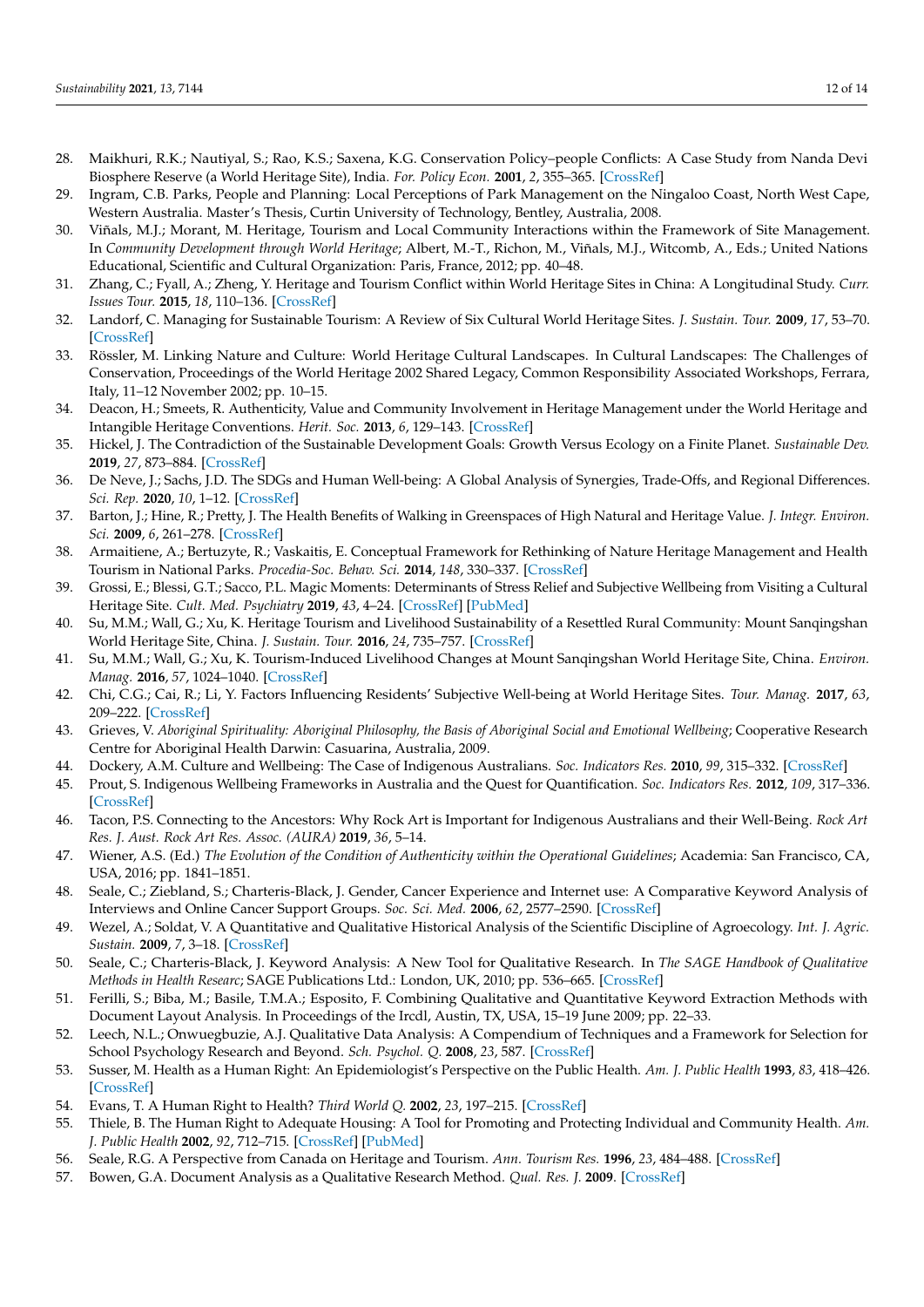- <span id="page-12-0"></span>58. UNESCO. WHC-95/CONF.203/16. In Proceedings of the Report of the Rapporteur of the 19th Session of the Committee, Berlin, Germany, 4–9 December 1995; 1995.
- <span id="page-12-1"></span>59. UNESCO World Heritage Centre. *Operational Guidelines for the Implementation of the World Heritage Convention*; UNESCO World Heritage Centre: Paris, France, 1994.
- <span id="page-12-2"></span>60. UNESCO World Heritage Centre. *Operational Guidelines for the Implementation of the World Heritage Convention*; UNESCO World Heritage Centre: Paris, France, 1996.
- 61. UNESCO World Heritage Centre. *Operational Guidelines for the Implementation of the World Heritage Convention*; UNESCO World Heritage Centre: Paris, France, 1997.
- 62. UNESCO World Heritage Centre. Operational Guidelines for the Implementation of the World Heritage Convention; UNESCO World Heritage Centre: Paris, France, 1999.
- 63. UNESCO World Heritage Centre. *Operational Guidelines for the Implementation of the World Heritage Convention*; UNESCO World Heritage Centre: Paris, France, 2002.
- <span id="page-12-4"></span>64. UNESCO World Heritage Centre. *Operational Guidelines for the Implementation of the World Heritage Convention*; UNESCO World Heritage Centre: Paris, France, 2005.
- 65. UNESCO World Heritage Centre. *Operational Guidelines for the Implementation of the World Heritage Convention*; UNESCO World Heritage Centre: Paris, France, 2008.
- 66. UNESCO World Heritage Centre. *Operational Guidelines for the Implementation of the World Heritage Convention*; UNESCO World Heritage Centre: Paris, France, 2011.
- 67. UNESCO World Heritage Centre. *Operational Guidelines for the Implementation of the World Heritage Convention*; UNESCO World Heritage Centre: Paris, France, 2012.
- 68. UNESCO World Heritage Centre. *Operational Guidelines for the Implementation of the World Heritage Convention*; UNESCO World Heritage Centre: Paris, France, 2013.
- <span id="page-12-7"></span>69. UNESCO World Heritage Centre. *Operational Guidelines for the Implementation of the World Heritage Convention*; UNESCO World Heritage Centre: Paris, France, 2015.
- 70. UNESCO World Heritage Centre. *Operational Guidelines for the Implementation of the World Heritage Convention*; UNESCO World Heritage Centre: Paris, France, 2016.
- 71. UNESCO World Heritage Centre. *Operational Guidelines for the Implementation of the World Heritage Convention*; UNESCO World Heritage Centre: Paris, France, 2017.
- <span id="page-12-3"></span>72. UNESCO World Heritage Centre. *Operational Guidelines for the Implementation of the World Heritage Convention*; UNESCO World Heritage Centre: Paris, France, 2019.
- <span id="page-12-5"></span>73. UNESCO. WHC-99/CONF.209/22. In Proceedings of the Report of the Rapporteur of the 23rd Session of the Committee, Marrakesh, Morocco, 29 November–4 December 1999.
- <span id="page-12-6"></span>74. UNESCO. WHC-2000/CONF.204/21. In Proceedings of the Report of the Twenty-Fourth Session of the World Heritage Committee, Cairns, Australia, 27 November–2 December 2000.
- <span id="page-12-8"></span>75. UNESCO. WHC-12/36.COM/19. In Proceedings of the Decisions Adopted by the World Heritage Committee at Its 36th Session, Saint Petersburg, Russian Federation, 24 June–6 July 2012.
- <span id="page-12-9"></span>76. UNESCO. WHC-13/37.COM/20. In Proceedings of the Decisions Adopted by the World Heritage Committee at Its 37th Session, Phnom Penh, Cambodia, 16–27 June 2013.
- <span id="page-12-10"></span>77. UNESCO. WHC-14/38.COM/16. In Proceedings of the Decisions Adopted by the World Heritage Committee at Its 38th Session, Doha, Qatar, 15–25 June 2014.
- <span id="page-12-11"></span>78. UNESCO. WHC-15/39.COM/19. In Proceedings of the Decisions Adopted by the World Heritage Committee at Its 39th Session, Bonn, Germany, 28 June–8 July 2015.
- <span id="page-12-12"></span>79. UNESCO. WHC-16/40.COM/19. In Proceedings of the Report of the Decisions Adopted during the 40th Session of the World Heritage Committee, Istanbul, Turkey, 10–17 July 2016.
- <span id="page-12-13"></span>80. UNESCO. WHC-18/42.COM/18. In Proceedings of the Decisions Adopted during the 42nd Session of the World Heritage Committee, Manama, Bahrain, 24 June–4 July 2018.
- <span id="page-12-14"></span>81. Bortolotto, C. From Objects to Processes: UNESCO'S 'Intangible Cultural Heritage'. *J. Mus. Ethnogr.* **2007**, 21–33. Available online: <https://www.jstor.org/stable/40793837> (accessed on 15 November 2020).
- <span id="page-12-15"></span>82. Logan, W.S. Closing Pandora's box: Human rights conundrums in cultural heritage protection. In *Cultural Heritage and Human Rights, Cultural heritage and human rights ed.*; Silverman, H., Ruggles, D.F., Eds.; Springer: New York, NY, USA, 2007; pp. 33–52. [\[CrossRef\]](http://doi.org/10.1007/978-0-387-71313-7_2)
- <span id="page-12-16"></span>83. CONF 002 XI. 1991. Preparation of the Celebration of the Twentieth Anniversary of the Adoption of the World Heritage Convention. In Proceedings of the 15th Session of the World Heritage Committee, Carthage, Tunisia, 9–13 December 1991.
- 84. 38 COM 5D. World Heritage and Sustainable Development. In Proceedings of the 38th Session of the World Heritage Committee, Doha, Qatar, 15–25 June 2014.
- 85. 43 COM 7B.30. Sangha Trinational (Cameroon, Central African Republic, Congo) (N 1380rev). In Proceedings of the 43rd Session of the World Heritage Committee, Baku, Republic of Azerbaijan,, 30 June–10 July 2019.
- 86. 39 COM 8B.5. Kaeng Krachan Forest Complex Thailand. In Proceedings of the 39th Session of the World Heritage Committee, Bonn, Germany, 28 June–8 July 2015.